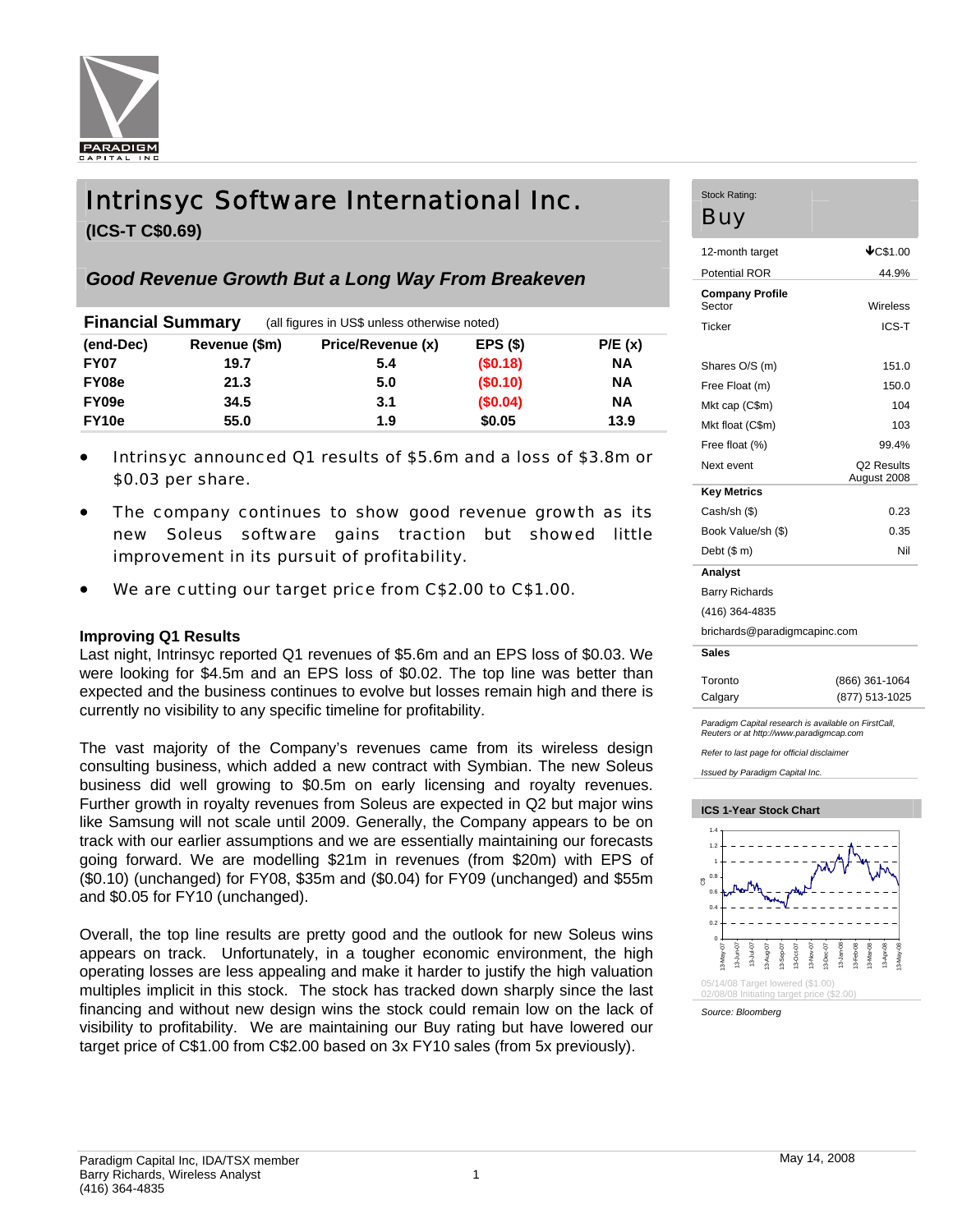

## **Q1 Results-** *Better Than Last Quarter But Not Yet Good Enough*

The Q1 results saw significant year over year and sequential growth, although losses remain high at the company as it continues to chase new business. The following table highlights the changes over the last quarter and over the same quarter a year ago:

## **Figure 1: Quarterly Summary**

|                          |          |            |          |            | % Change   |  |  |
|--------------------------|----------|------------|----------|------------|------------|--|--|
|                          | Q1/F2008 | Q4*/F2007  | Q1/F2007 | Q4*/F2007  | Q1/F2007   |  |  |
|                          |          | (4 months) |          |            |            |  |  |
| Revenue (US\$)           | 5.556    | 5.221      | 4.317    | 6.4%       | 28.7%      |  |  |
| Gross Margin (%)         | 45.7%    | 36.4%      | 49.3%    | 9.2%       | $-3.6%$    |  |  |
| <b>Operating Expense</b> | 6,196    | 7.871      | 5.494    | $-21.3%$   | 12.8%      |  |  |
| Operating Income         | (3,660)  | (5,969)    | (3,368)  | <b>NMF</b> | <b>NMF</b> |  |  |
| Net Income               | (3,837)  | (7, 294)   | (3,640)  | <b>NMF</b> | <b>NMF</b> |  |  |
| EPS - basic **           | (S0.03)  | (S0.06)    | (S0.04)  | <b>NMF</b> | <b>NMF</b> |  |  |

*Source: Company, Paradigm Capital* 

On the balance sheet cash was up sharply thanks to the large \$30m financing recently completed by the company, pushing cash to \$35.2m or \$0.23 per share (up from \$12m last quarter). Receivables were up sharply as well to \$5.5m, while payables remained flat, which helped the cash burn from operations increase to \$4.9m in the quarter. For the quarter the total negative cashflow was \$6.8m excluding the financing. The company has no debt.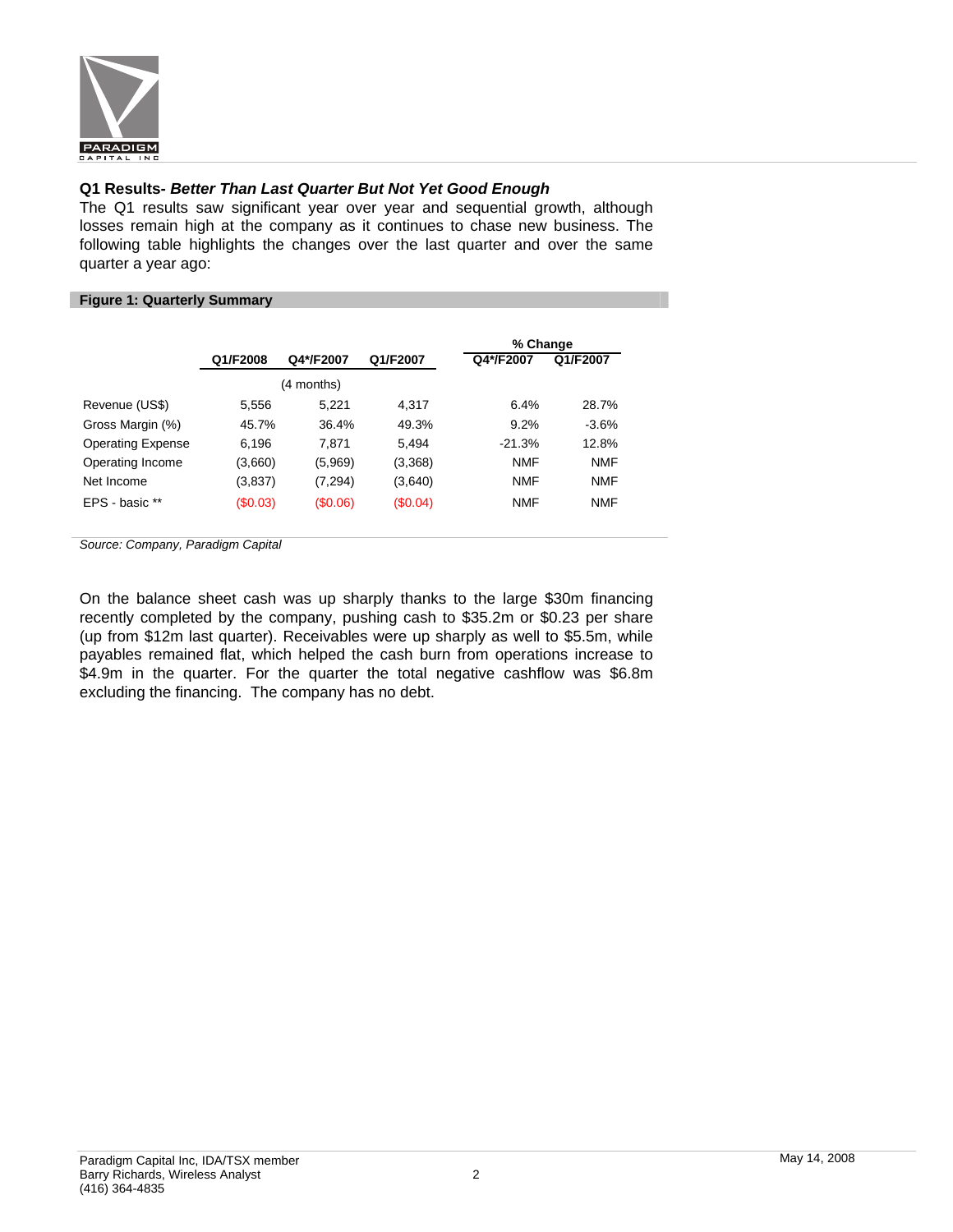

| Income Statement                |              |             |               |             |                 |             |             |                 |                 |                 |
|---------------------------------|--------------|-------------|---------------|-------------|-----------------|-------------|-------------|-----------------|-----------------|-----------------|
| (in US\$ 000s) CAN GAAP         | Actual       | Actual      | Stub          | Actual      | <b>Estimate</b> | Estimate    | Estimate    | <b>Estimate</b> | <b>Estimate</b> | <b>Estimate</b> |
| Fiscal year end December 31st   | <b>FY06</b>  | <b>FY07</b> | Dec-31        | Mar-08      | $Jun-08$        | Sep-08      | Dec-08      | <b>FY08</b>     | <b>FY09</b>     | <b>FY10</b>     |
|                                 | (Aug)        | (Aug)       | (four months) |             |                 |             |             |                 |                 |                 |
| Revenue                         | 18,658       | 19,706      | 5,221         | 5,556       | 5,000           | 5,250       | 5,500       | 21,306          | 34,500          | 55,000          |
| Y/Y Change                      | 6.4%         | 5.6%        |               | 10.6%       | $-0.7%$         | 2.7%        | 21.2%       | 8.1%            | 61.9%           | 59.4%           |
| Q/Q Change                      |              |             |               | 22.5%       | $-10.0%$        | 5.0%        | 4.8%        |                 |                 |                 |
|                                 |              |             |               |             |                 |             |             |                 |                 |                 |
| COGS                            | 11,318       | 10,034      | 3,319         | 3,019       | 2,250           | 2,100       | 1,925       | 9,294           | 8,638           | 5,500           |
| <b>Gross Profit</b>             | 7,340        | 9,672       | 1,902         | 2,536       | 2,750           | 3,150       | 3,575       | 12,011          | 25,863          | 49,500          |
| Gross Margin                    | 39.3%        | 49.1%       | 36.4%         | 45.7%       | 55.0%           | 60.0%       | 65.0%       | 56.4%           | 75.0%           | 90.0%           |
|                                 |              |             |               |             |                 |             |             |                 |                 |                 |
| R&D                             | 11,107       | 12,026      | 3,346         | 2,547       | 2,800           | 3,000       | 3,250       | 11,597          | 13,750          | 18,000          |
| % of Revenue                    | 59.5%        | 61.0%       |               | 45.8%       | 56.0%           | 57.1%       | 59.1%       | 54.4%           | 39.9%           | 32.7%           |
| <b>S,G&amp;A</b>                | 8,865        | 11,810      | 4,525         | 3,649       | 3,550           | 3,650       | 3,750       | 14,599          | 17,500          | 22,000          |
| % of Revenue                    | 47.5%        | 59.9%       |               | 65.7%       | 71.0%           | 69.5%       | 68.2%       | 68.5%           | 50.7%           | 40.0%           |
| <b>Operating Expenses</b>       | 19,971       | 23,836      | 7,871         | 6,196       | 6,350           | 6,650       | 7,000       | 26,196          | 31,250          | 40,000          |
| % of Revenue                    | 107.0%       | 121.0%      | 150.8%        | 111.5%      | 127.0%          | 126.7%      | 127.3%      | 123.0%          | 90.6%           | 72.7%           |
|                                 |              |             |               |             |                 |             |             |                 |                 |                 |
| Operating Income                | $-12,632$    | $-14,164$   | $-5,969$      | $-3,660$    | $-3,600$        | $-3,500$    | $-3,425$    | $-14,185$       | $-5,388$        | 9,500           |
| % of Revenue                    |              |             |               | $-65.9%$    | $-72.0%$        | $-66.7%$    | $-62.3%$    | $-66.6%$        | $-15.6%$        | 17.3%           |
|                                 |              |             |               |             |                 |             |             |                 |                 |                 |
| <b>Interest Expense</b>         | 692          | 609         | $-195$        | $-172$      | $-350$          | $-325$      | $-300$      | $-1,147$        | $-1,000$        | $-800$          |
| Depreciation                    | 1,471        | 821         | 284           | 212         | 275             | 300         | 325         | 1,112           | 1,335           | 1,600           |
| Writedowns                      | $\mathbf{1}$ | $\mathbf 0$ | 659           | $\mathbf 0$ | $\overline{0}$  | $\mathsf 0$ | $\mathbf 0$ | $\mathbf 0$     | 0               | 0               |
| <b>FX Loss</b>                  | 428          | 126         | 289           | $-215$      | $\overline{0}$  | $\mathbf 0$ | 0           | $-215$          | 0               | 0               |
| <b>Stock Based Compensation</b> | 915          | 669         | 230           | 284         | 284             | 284         | 284         | 1,137           | 800             | 1,000           |
| Other Expense                   | 124          | 294         | $\Omega$      | 23          | 125             | 125         | 135         | $\mathbf 0$     | 0               | $\Omega$        |
|                                 |              |             |               |             |                 |             |             |                 |                 |                 |
| Pretax Income                   | $-14,920$    | $-16,682$   | $-7,237$      | $-3,792.9$  | $-3,934$        | $-3,884$    | $-3,869$    | $-15,072$       | $-6,523$        | 7,700           |
| % of Revenue                    | $-80.0%$     | $-84.7%$    | $-138.6%$     | $-68.3%$    | $-78.7%$        | $-74.0%$    | $-70.4%$    | $-70.7%$        | $-18.9%$        | 14.0%           |
| Income Tax                      | 131          | 316         | 58            | 44          | $\overline{0}$  | 0           | $\mathbf 0$ | 0               | 0               | $\mathbf 0$     |
| Tax Rate                        | $-0.9%$      | $-1.9%$     | $-0.8%$       | 1.3%        | 1.3%            | 0.0%        | 0.0%        | 0.0%            | 0.0%            | 0.0%            |
|                                 |              |             |               |             |                 |             |             |                 |                 |                 |
| Net Income                      | $-16,394$    | $-16,998$   | $-7,294$      | $-3,837$    | $-3,934$        | $-3,884$    | $-3,869$    | $-15,525$       | $-6,651$        | 7,700           |
|                                 |              |             |               | $-69.1%$    | $-78.7%$        | $-74.0%$    | $-70.4%$    | $-72.9%$        | $-19.3%$        | 14.0%           |
| Shares                          | 67,618       | 94,182      | 119,493       | 131,129     | 154,000         | 154,125     | 154,250     | 148,376         | 154,538         | 154,000         |
|                                 |              |             |               |             |                 |             |             |                 |                 |                 |
| <b>Fully Diluted Shares</b>     | 67,618       | 94,182      | 119,493       | 131,129     | 157,000         | 157,250     | 157,500     | 150,720         | 154,725         | 155,000         |
| Proforma EPS (Ex Special Items) | (\$0.24)     | (\$0.18)    | (\$0.06)      | (\$0.03)    | (\$0.03)        | (\$0.03)    | (\$0.03)    | (\$0.10)        | (S0.04)         | \$0.05          |
|                                 | (\$0.24)     | (S0.18)     | (\$0.06)      | (\$0.03)    | (S0.03)         | (\$0.02)    | (S0.02)     | (\$0.10)        | (\$0.04)        | \$0.05          |
|                                 |              |             |               |             |                 |             |             |                 |                 |                 |

*Source: Paradigm Capital*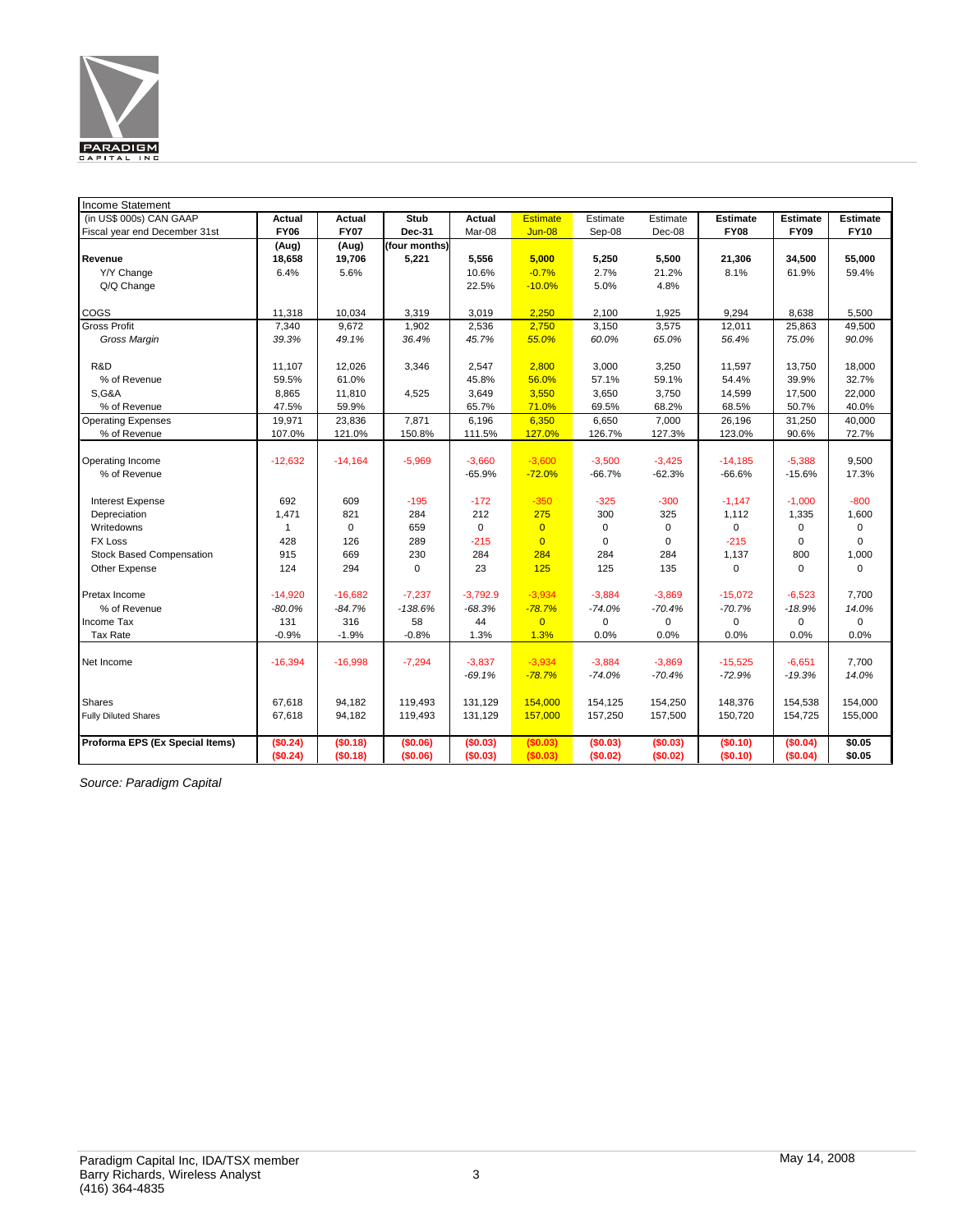

| Intrinsyc Software International Inc. |                |                |                |                |          |                 |
|---------------------------------------|----------------|----------------|----------------|----------------|----------|-----------------|
| May 13, 2008                          |                |                |                |                |          |                 |
| <b>Balance Sheet</b>                  | 2004           | 2005           | 2006           | 2007           | 2007*    |                 |
| (in C\$ 000s)                         | Q <sub>4</sub> | Q <sub>4</sub> | Q <sub>4</sub> | Q <sub>4</sub> | Stub     | $\overline{Q1}$ |
| Fiscal year end December 31st         | Aug-04         | Aug-05         | Aug-06         | Aug-07         | Dec-07   | Mar-08          |
| Cash & Equivalents                    | 4,601          | 7,318          | 22,487         | 19,629         | 12,048   | 35,247          |
| Short-Term Investments                | $\mathbf 0$    | $\mathbf 0$    | $\Omega$       | $\Omega$       | $\Omega$ | $\mathbf 0$     |
| <b>Accounts Receivable</b>            | 4,329          | 3,910          | 3,790          | 3,081          | 3,564    | 5,459           |
| Inventory                             | 278            | 134            | 111            | 16             | 103      | 51              |
| <b>Prepaid Expenses</b>               | 335            | 346            | 386            | 541            | 693      | 703             |
| <b>Total Current Assets</b>           | 9,542          | 11,708         | 26,774         | 23,267         | 16,407   | 41,460          |
|                                       |                |                |                |                |          |                 |
| PP&E, Net                             | 838            | 981            | 1,361          | 1,479          | 1,398    | 1,473           |
| Goodwill                              | 14,190         | 14,190         | 14,190         | 14,190         | 14,190   | 13,823          |
| Intangible & Other                    | 1,443          | 1,213          | 1,134          | 397            | 411      | 623             |
| <b>Total Assets</b>                   | 26,013         | 28,091         | 43,458         | 39,333         | 32,406   | 57,379          |
|                                       |                |                |                |                |          |                 |
| <b>Accounts Payable</b>               | 2,032          | 2,790          | 4,011          | 3,563          | 3,339    | 3,496           |
| Income Tax Payable                    | 95             | 263            | 219            | 423            | 244      | 195             |
| Notes Payable                         | $\Omega$       | $\Omega$       | $\Omega$       | $\Omega$       | $\Omega$ | $\mathbf 0$     |
| <b>Deferred Revenue</b>               | 646            | 837            | 543            | 703            | 1,164    | 1,259           |
| Other                                 | 0              | 0              | U              | 15             | 16       | 16              |
| <b>Total Current Liabilities</b>      | 2,772          | 3,890          | 4.772          | 4.704          | 4.763    | 4,966           |
| Other Long Term Liabilities           | 261            | 261            | 230            | 184            | 137      | 109             |
| Note Payable                          | $\Omega$       | $\Omega$       | 7,618          | 0              | $\Omega$ | $\Omega$        |
| <b>Total Long Term Liabilities</b>    | <br>261        | 261            | 7,848          | 184            | 137      | 109             |
| <b>Total Liabilities</b>              | 3,034          | 4,152          | 12,620         | 4,889          | 4,901    | 5,075           |
|                                       |                |                |                |                |          |                 |
| <b>Total Equity</b>                   | 22,979         | 23,939         | 30,839         | 34,444         | 27,505   | 52,304          |
|                                       |                |                |                |                |          |                 |
| <b>Total Liabilities &amp; Equity</b> | 26,012         | 28,091         | 43.458         | 39,333         | 32,406   | 57,379          |

*Source: Paradigm Capital*